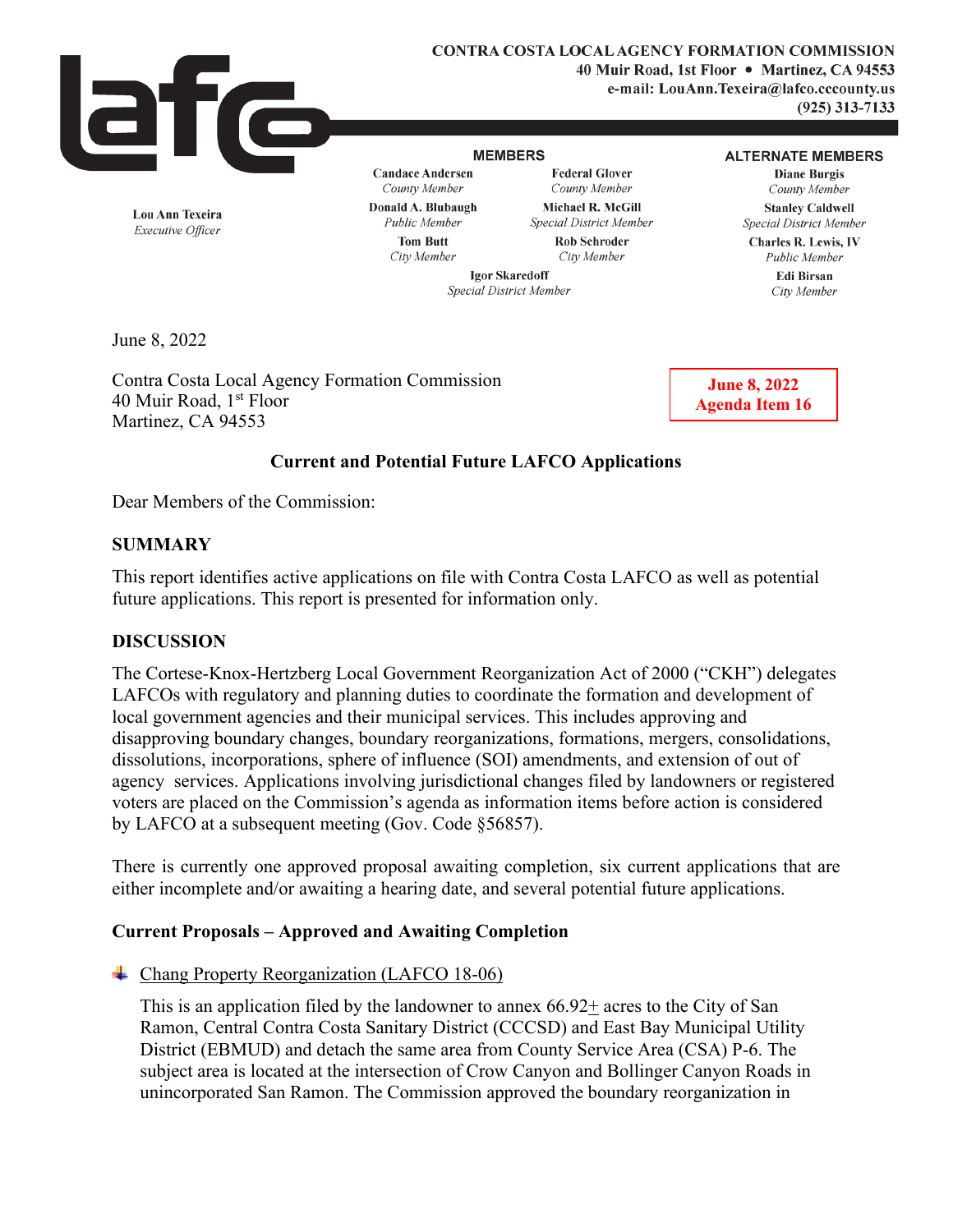August 2017 with conditions. One of the conditions has not yet been met. The applicant has requested and received several extensions of time with the current extension to July 9, 2022. A status report will be provided at the June 8, 2022 LAFCO meeting along with a request for an extension.

# **Current Applications – Under Review**

LAFCO Tassajara Parks Project – Boundary Reorganization (LAFCO 16-06)

This is an application filed by the landowner to annex 30+ acres to Central Contra Costa Sanitary District (CCCSD) and East Bay Municipal Utility District (EBMUD). The project includes development of 125 single-family homes. The subject area is located east of the City of San Ramon and the Town of Danville. The application is currently incomplete. The project is currently being litigated.

# $\overline{\phantom{a} \pm}$  LAFCO Tassajara Parks Project – SOI Amendments (LAFCO 16-07)

This is an application filed by the landowner to amend the SOIs for CCCSD and EBMUD by  $30<sup>+</sup>$  acres in anticipation of corresponding annexations. The application is currently incomplete. The project is currently being litigated.

## Faria Southwest Hills – Boundary Reorganization (LAFCO 21-04)

This is an application filed by the City of Pittsburg to annex 606+ acres to the City of Pittsburg, Contra Costa Water District (CCWD) and Delta Diablo (DD) and detachment from CSA P-6. The project includes development of up to 1,500 residential units. The application is currently incomplete. On February 9, 2022, Contra Costa County Superior Court ruled that the City of Pittsburg violated CEQA. The Court issued a writ of mandate compelling the City to set aside the project approvals and the certification of the Final EIR, and that any further consideration of the project must comply with CEQA and be consistent with the Court's ruling.

Annexation to EBMUD – 285 Lark Lane – Alamo (LAFCO 21-09)

This is an application filed by the landowner to annex 3.14+ acres to EBMUD. The application is currently under review.

 $\pm$  Laurel Place IV, Subdivision 9495 – 5175 Laurel Drive - Annexation to City of Concord and Detachment from CSA P-6

This is an application filed by the landowner to annex 3.60+ acres (eight parcels) to City of Concord and detach from CSA P-6. This application is currently pending.

Annexation to City of Concord and Detachment from CSA  $P-6 - Akins$ 

On June 9, 2021, LAFCO approved extension of out of agency wastewater service by the City of Concord to the Akins property located in unincorporated Concord (Ayers Ranch). LAFCO's approval was conditioned on a commitment from the landowners to submit to LAFCO an application to annex the subject parcel to the City of Concord by *May 31, 2022*. An annexation application was filed with LAFCO on April 26, 2022 pursuant to LAFCO's condition. The annexation application is currently under review.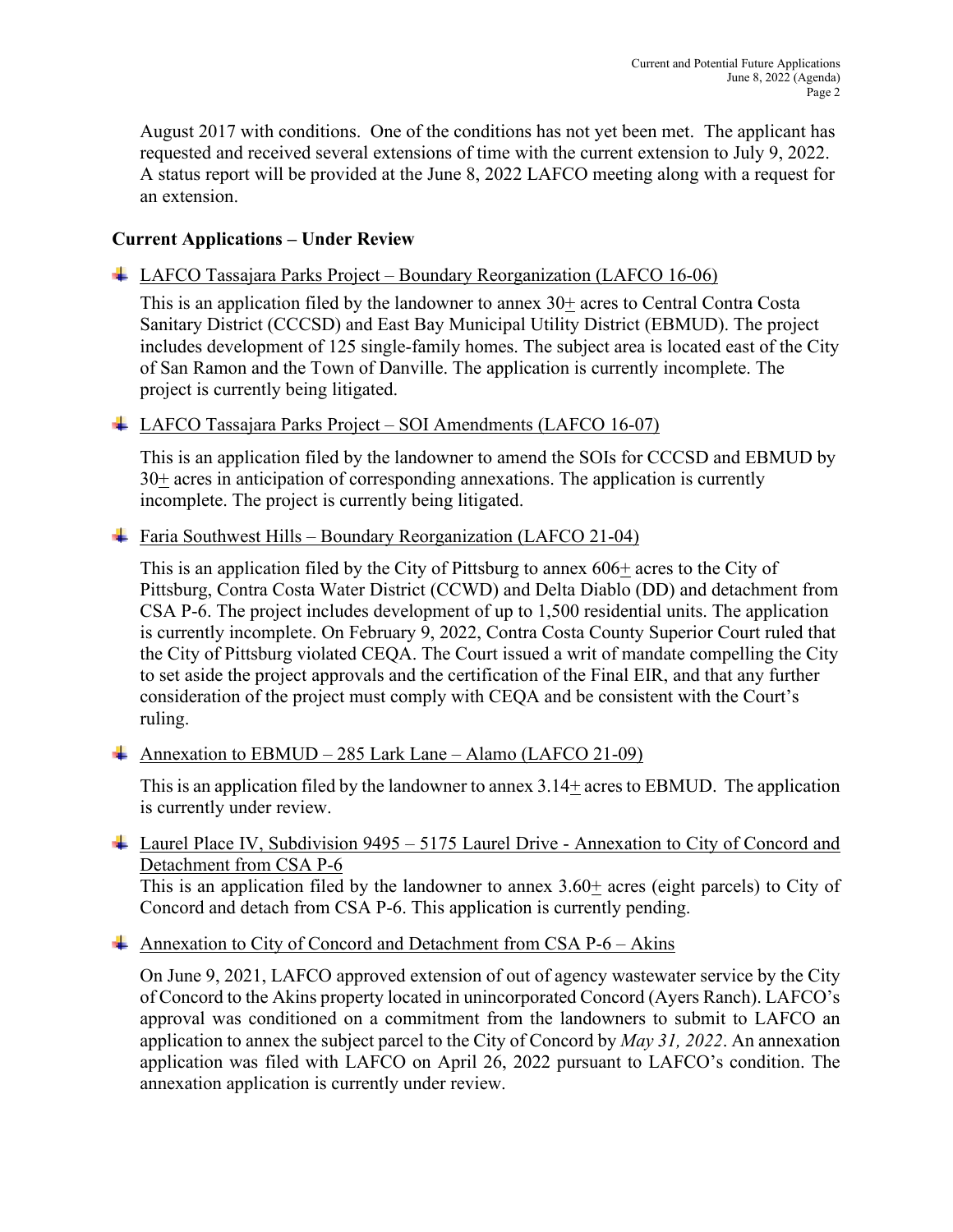EBMUD SOI Amendment – Thomas Property (LAFCO 22-03) – Happy Valley Road, Lafayette

This is an application filed by the landowner expand EBMUD's SOI by 35+ acres in order to receive municipal water service and in response to poor water quality on the property. The application is currently under review.

Annexation to EBMUD – Thomas Property (LAFCO 22-04) Happy Valley Road, Lafayette This is an application filed by the landowner to annex  $35+$  acres to EBMUD in order to receive municipal water service and in response to poor water quality on the property.

# **Potential Future Applications**

On April 14, 2021, LAFCO approved the extension of out of agency water service by the City of Martinez to the Bay's Edge Subdivision 9065 located in unincorporated Martinez (Mt. View). LAFCO's approval was conditioned on commitment from the City to submit to LAFCO an application to annex the subject parcels to the City of Martinez by *August 31, 2022*, in the event the entirety of Mt. View is not annexed to the City prior to that date.

There are currently several potential applications that may be submitted to Contra Costa LAFCO in the future including annexations to Byron Bethany Irrigation District, City of Brentwood, City of Concord, City of Martinez, Stege Sanitary District, and West County Wastewater District.

**RECOMMENDATION** – Informational item – no actions required.

Sincerely,

LOU ANN TEXEIRA EXECUTIVE OFFICER

Attachment – Current Applications Table